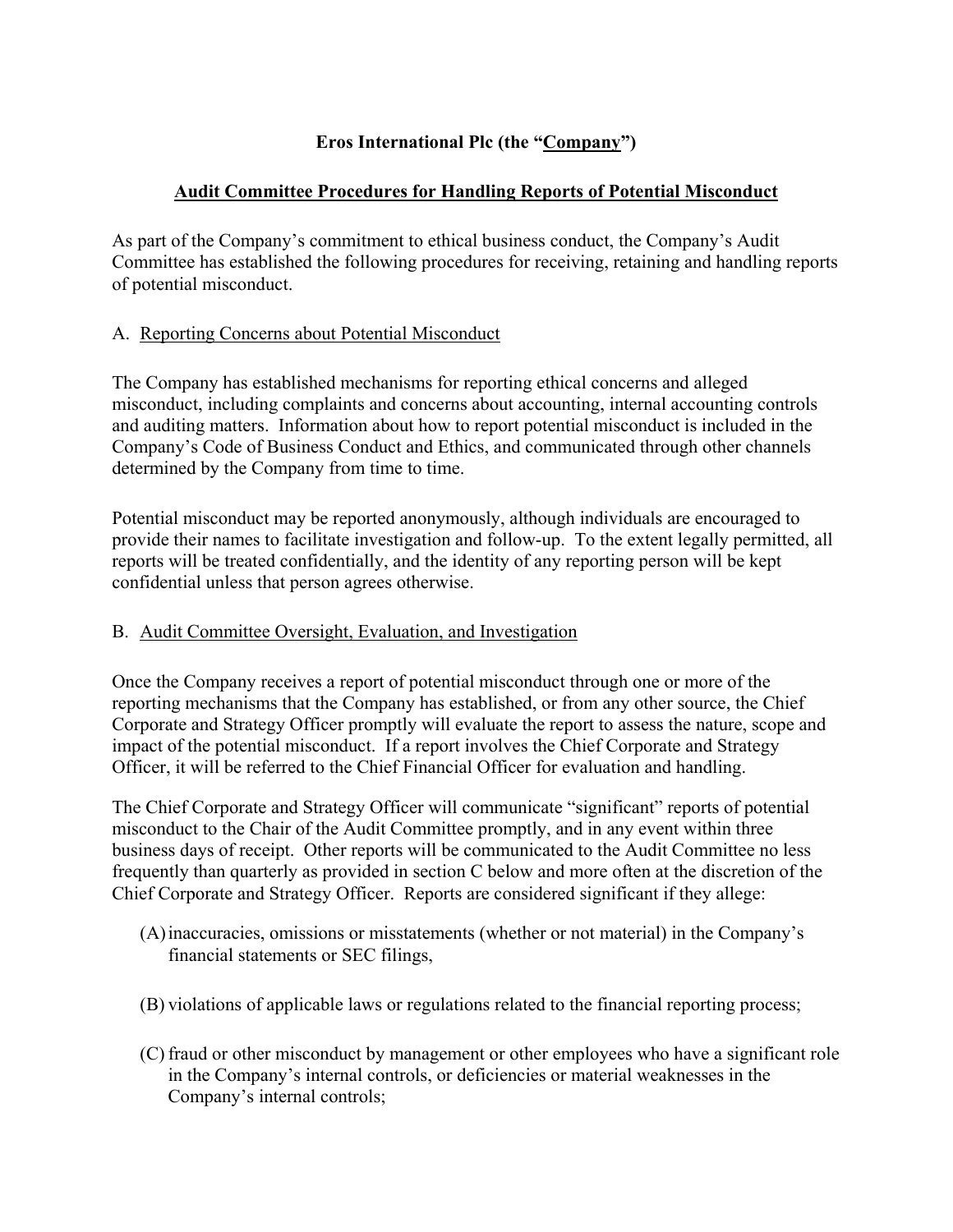- (D)other possible violations of the U.S. federal securities laws;
- (E) misconduct involving senior management;
- (F) fraud involving amounts above a clearly *de minimis* level (\$1,000 or more);
- (G)matters related to the independence of the Company's auditors;
- (H) allegations involving criminal conduct or potential criminal conduct; and
- (I) matters that could create a conflict of interest if investigated by management.

In addition, the Chief Corporate and Strategy Officer has the authority to communicate directly to the Chair of the Audit Committee, promptly, about actual and alleged violations of law or the Company's Code of Business Conduct and Ethics, including any reports that involve criminal conduct or potential criminal conduct.

The Audit Committee Chair, or at the Chair's election, the full Committee, will determine the manner in which each significant report is to be investigated. In making this determination, the Audit Committee may receive and consider the recommendations of the Company's outside counsel and other members of management, as the Audit Committee deems appropriate.

The Audit Committee has the authority to engage outside counsel, forensic accountants and other advisors to assist in the investigation of a report. In considering whether to retain outside advisors, and which outside advisors to retain, the Audit Committee will consider the relevant facts and circumstances, including the nature and seriousness of the alleged misconduct and such factors as:

- (1) whether the alleged misconduct constitutes a significant report, as described in section B above;
- (2) whether the potential misconduct is pervasive or isolated;
- (3) who is involved in the potential misconduct;
- (4) whether the potential misconduct would have a material impact on the financial statements;
- (5) the fines, penalties, damages, and other liabilities that could be associated with the potential misconduct;